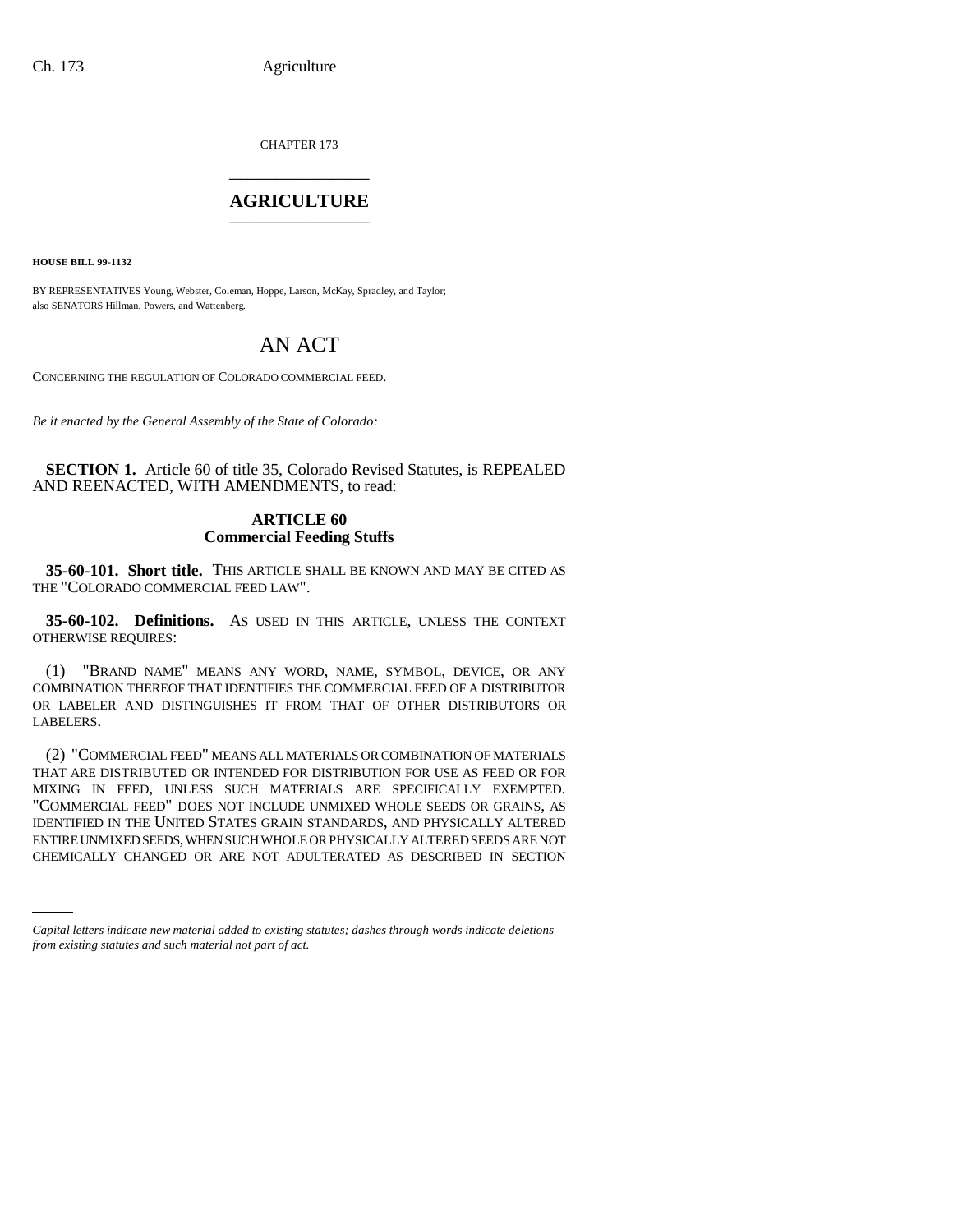35-60-107. THE COMMISSIONER BY RULE MAY EXEMPT FROM THIS DEFINITION, OR FROM SPECIFIC PROVISIONS OF THIS ARTICLE, COMMODITIES SUCH AS HAY, STRAW, STOVER, SILAGE, COBS, HUSKS, HULLS, MEAT, AND OTHER PORTIONS OF ANIMAL CARCASSES IN THEIR RAW OR NATURAL STATE THAT HAVE NOT BEEN FURTHER PROCESSED, EXCEPT BY DENATURING, WHEN SUCH COMMODITIES ARE NOT INTERMIXED WITH OTHER MATERIALS AND ARE NOT ADULTERATED AS DESCRIBED IN SECTION 35-60-107.

(3) "COMMISSIONER" MEANS THE COMMISSIONER OF AGRICULTURE OR THE COMMISSIONER'S AUTHORIZED AGENT.

(4) "CUSTOMER-FORMULA FEED" MEANS COMMERCIAL FEED THAT CONSISTS OF A MIXTURE OF COMMERCIAL FEEDS OR FEED INGREDIENTS, EACH BATCH OF WHICH IS MANUFACTURED ACCORDING TO THE SPECIFIC INSTRUCTIONS OF THE FINAL PURCHASER.

(5) "DEPARTMENT" MEANS THE DEPARTMENT OF AGRICULTURE AND INCLUDES THE STATE AGRICULTURAL COMMISSION, THE COMMISSIONER OF AGRICULTURE, AND ALL AGENTS AND EMPLOYEES OF THE DEPARTMENT.

(6) "DISTRIBUTE" MEANS TO SELL, OFFER TO SELL, EXCHANGE, OR BARTER COMMERCIAL FEED OR TO SUPPLY, FURNISH, OR OTHERWISE PROVIDE COMMERCIAL FEED TO A CONTRACT FEEDER. "DISTRIBUTE" DOES NOT INCLUDE SALES OF COMMERCIAL FEED BY A CONTRACT FINISHER AS A PART OF A CUSTOM FEEDING AGREEMENT.

(7) "DISTRIBUTOR" MEANS ANY PERSON WHO DISTRIBUTES COMMERCIAL FEED IN THIS STATE.

(8) "DRUG" MEANS EITHER OF THE FOLLOWING:

(a) ANY ARTICLE INTENDED FOR USE IN THE DIAGNOSIS, CURE, MITIGATION, TREATMENT, OR PREVENTION OF DISEASE IN ANIMALS OTHER THAN HUMANS; OR

(b) ANY ARTICLE, OTHER THAN A FEED, INTENDED TO AFFECT THE STRUCTURE OR ANY FUNCTION OF AN ANIMAL'S BODY.

(9) "FEED" MEANS ANY SUBSTANCE THAT IS INTENDED FOR USE AS FOOD FOR ANIMALS OTHER THAN HUMANS. "FEED" INCLUDES COMMERCIAL FEED AND FEED INGREDIENTS.

(10) "FEED INGREDIENT" MEANS A CONSTITUENT MATERIAL USED IN THE MANUFACTURE OF A COMMERCIAL FEED THAT BECOMES PART OF THE COMMERCIAL FEED.

(11) "LABEL" MEANS A DISPLAY OF WRITTEN, PRINTED, OR GRAPHIC MATTER UPON OR AFFIXED TO THE IMMEDIATE CONTAINER OF ANY COMMERCIAL FEED OR ON THE INVOICE OR DELIVERY SLIP WITH WHICH A COMMERCIAL FEED IS DISTRIBUTED.

(12) "LABELING" MEANS ALL LABELS AND OTHER WRITTEN, PRINTED, OR GRAPHIC MATTER UPON A COMMERCIAL FEED OR ANY OF ITS CONTAINERS OR WRAPPERS OR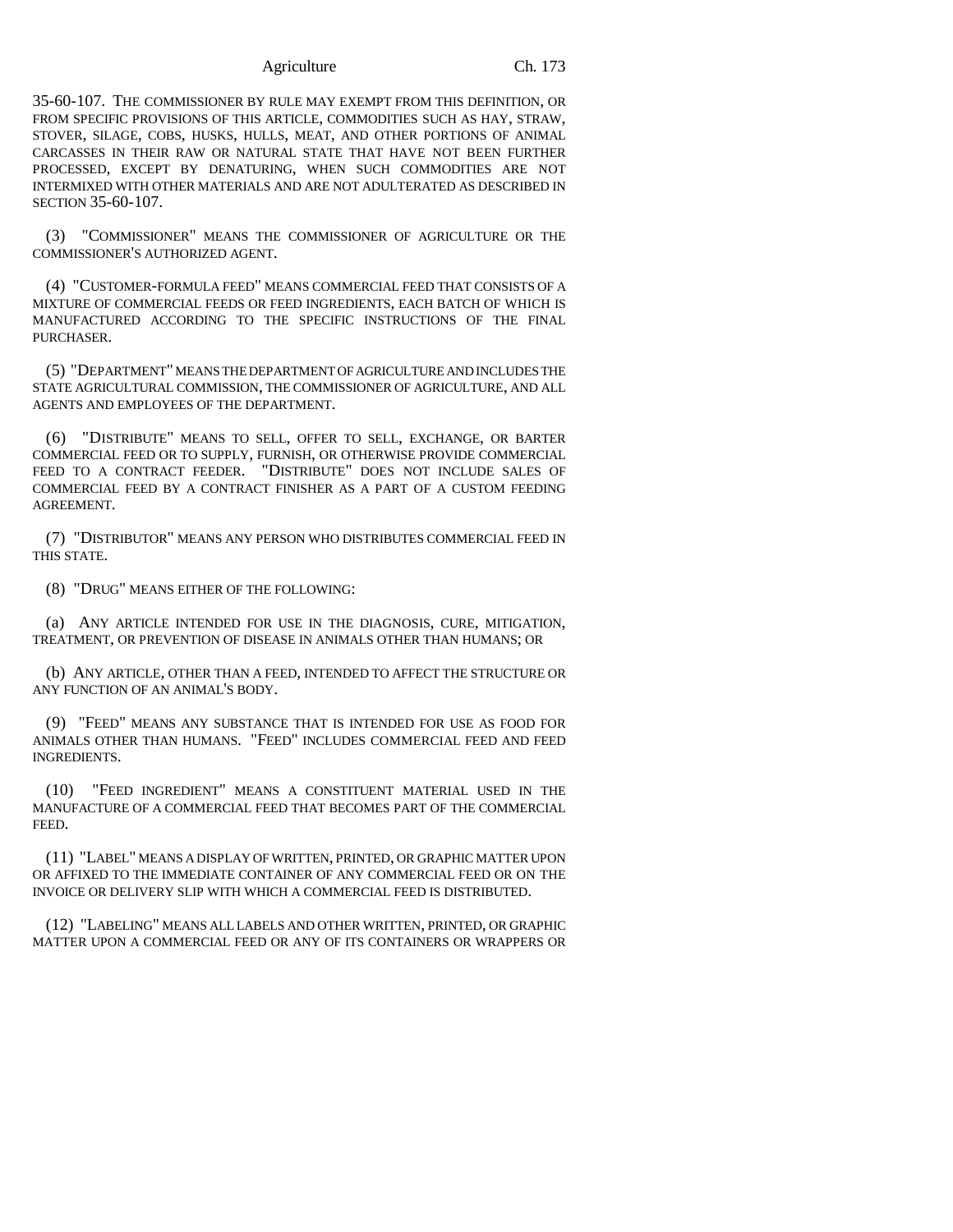ACCOMPANYING SUCH COMMERCIAL FEED.

(13) "MANUFACTURE" MEANS TO GRIND, MIX, BLEND, OR FURTHER PROCESS A COMMERCIAL FEED FOR DISTRIBUTION.

(14) "NOXIOUS WEED SEED" MEANS THE SEED PRODUCED FROM PLANTS THAT HAVE BEEN DESIGNATED BY THE COMMISSIONER AS BEING NOXIOUS DUE TO SUCH PLANTS NEGATIVE EFFECTS ON NATURAL AND AGRICULTURAL ECOSYSTEMS.

(15) "OFFICIAL SAMPLE" MEANS A SAMPLE OF FEED TAKEN BY THE COMMISSIONER IN ACCORDANCE WITH THE PROVISIONS OF SECTION 35-60-110.

(16) "PERSON" MEANS AN INDIVIDUAL, PARTNERSHIP, CORPORATION, LIMITED LIABILITY COMPANY, COOPERATIVE, BUSINESS TRUST, BUSINESS ASSOCIATION, OR ENTITY.

(17) "PRODUCT NAME" MEANS THE NAME OF THE COMMERCIAL FEED THAT IDENTIFIES IT AS TO KIND, CLASS, OR SPECIFIC USE AND DISTINGUISHES IT FROM ALL OTHER PRODUCTS BEARING THE SAME BRAND NAME.

(18) "QUANTITY STATEMENT" MEANS THE DECLARATION OF THE NET WEIGHT OR MASS, NET VOLUME OF LIQUID OR DRY MATERIAL, OR COUNT.

(19) "TON" MEANS A NET WEIGHT OF TWO THOUSAND POUNDS.

**35-60-103. Commercial feed registration.** (1) NO PERSON SHALL MANUFACTURE COMMERCIAL FEED WITHIN THE STATE OR ALLOW HIS OR HER NAME TO APPEAR ON THE LABEL OF A COMMERCIAL FEED AS GUARANTOR, WITHOUT FIRST REGISTERING WITH THE DEPARTMENT. SUCH REGISTRATION SHALL EXPIRE ON THE LAST DAY OF APRIL OF EACH YEAR AND MAY BE RENEWED ANNUALLY; EXCEPT THAT A REGISTRATION THAT OCCURS BETWEEN JANUARY 1, 2000, AND APRIL 29, 2000, SHALL EXPIRE ON APRIL 30, 2001.

(2) NOTHING IN THIS ARTICLE SHALL REQUIRE A PERSON TO REGISTER WITH THE DEPARTMENT TO DO THE FOLLOWING:

(a) DISTRIBUTE PACKAGED COMMERCIAL FEED IN ITS ORIGINAL PACKAGE IF THAT FEED WAS PACKAGED AND LABELED BY A REGISTERED MANUFACTURER OR DISTRIBUTOR WHOSE NAME AND ADDRESS APPEARS ON THE PACKAGE LABEL;

(b) DISTRIBUTE BULK COMMERCIAL FEED THAT IS:

(I) DISTRIBUTED IN THE SAME FORM, BUT NOT NECESSARILY THE SAME QUANTITIES, IN WHICH IT WAS RECEIVED FROM A REGISTERED MANUFACTURER OR DISTRIBUTOR; AND

(II) LABELED WITH THE INFORMATION, EXCEPT THE QUANTITY STATEMENT, THAT WAS PROVIDED BY THE REGISTERED MANUFACTURER OR DISTRIBUTOR FROM WHOM THE BULK COMMERCIAL FEED WAS RECEIVED.

(c) MANUFACTURE OR DISTRIBUTE A CUSTOMER-FORMULA FEED; EXCEPT THAT THE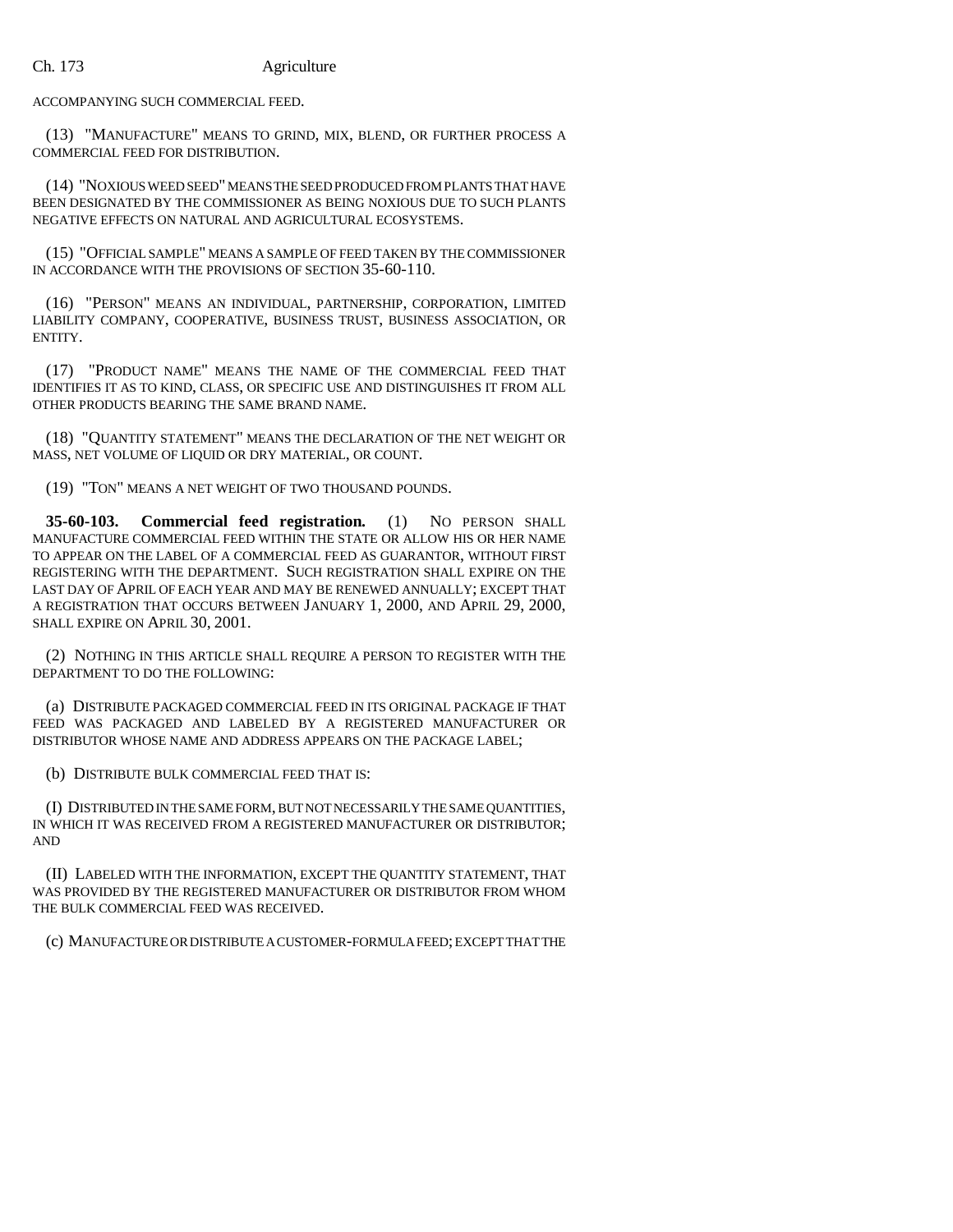MANUFACTURER OF SUCH CUSTOMER-FORMULA FEED SHALL:

(I) DISTRIBUTE SUCH CUSTOMER-FORMULA FEED ONLY TO THE RETAIL PURCHASER FOR WHOM THE FEED WAS FORMULATED;

(II) OBTAIN ALL COMMERCIAL FEEDS USED AS INGREDIENTS IN SUCH CUSTOMER-FORMULA FEED FROM REGISTERED MANUFACTURERS OR DISTRIBUTORS; AND

(d) MANUFACTURE OR DISTRIBUTE COMMERCIAL FEED AS AN EMPLOYEE OF A PERSON REGISTERED PURSUANT TO SUBSECTION (1) OF THIS SECTION.

**35-60-104. Registration fees.** (1) A PERSON REGISTERING WITH THE DEPARTMENT PURSUANT TO SECTION 35-60-103(1) SHALL SUBMIT A FORM PROVIDED BY THE DEPARTMENT THAT INCLUDES THE FOLLOWING INFORMATION:

(a) THE NAME AND BUSINESS ADDRESS OF THE REGISTRANT;

(b) THE ADDRESS OF EACH BUSINESS LOCATION IN THIS STATE WHERE THE REGISTRANT ENGAGES IN ACTIVITIES FOR WHICH REGISTRATION IS REQUIRED UNDER SECTION 35-60-103;

(c) THE REGISTRATION FEE REQUIRED UNDER SUBSECTION (2) OF THIS SECTION;

(d) A STATEMENT THAT THE INSPECTION FEES AND FEED TONNAGE REPORT REQUIRED UNDER SECTION 35-60-105 HAVE BEEN PAID AND ARE CURRENT. A FEED MANUFACTURER IS NOT REQUIRED TO PAY INSPECTION FEES ON GRAIN USED IN A CUSTOMER-FORMULA FEED.

(e) OTHER INFORMATION REQUIRED BY THE DEPARTMENT.

(2) (a) A PERSON REQUIRED TO BE REGISTERED PURSUANT TO SECTION 35-60-103 (1) SHALL PAY AN ANNUAL REGISTRATION FEE OF TEN DOLLARS.

(b) ANY PERSON WHO FAILS TO REGISTER WITHIN FIFTEEN BUSINESS DAYS AFTER NOTIFICATION OF THE REQUIREMENT TO REGISTER, OR ANY REGISTRANT WHO FAILS TO COMPLY WITH THE REGISTRATION RENEWAL REQUIREMENTS, SHALL PAY A TEN-DOLLAR LATE FEE IN ADDITION TO THE REGISTRATION FEE.

(c) REGISTRATION FEES COLLECTED UNDER PARAGRAPH (a) OF THIS SUBSECTION (2) ARE NONREFUNDABLE AND SHALL NOT BE PRORATED FOR ANY PART OF A YEAR.

(d) ALL FEES COLLECTED BY THE DEPARTMENT UNDER PARAGRAPHS (a) AND (b) OF THIS SUBSECTION (2) SHALL BE TRANSMITTED TO THE STATE TREASURER WHO SHALL CREDIT THE SAME TO THE GENERAL FUND.

(e) REGISTRATION PURSUANT TO SECTION 35-60-103 (1) IS NOT TRANSFERRABLE BETWEEN PERSONS OR BUSINESS LOCATIONS.

(3) THE COMMISSIONER MAY AT ANY TIME REQUEST, AND THE REGISTRANT SHALL PROVIDE, COPIES OF LABELS AND LABELING TO DETERMINE COMPLIANCE WITH THE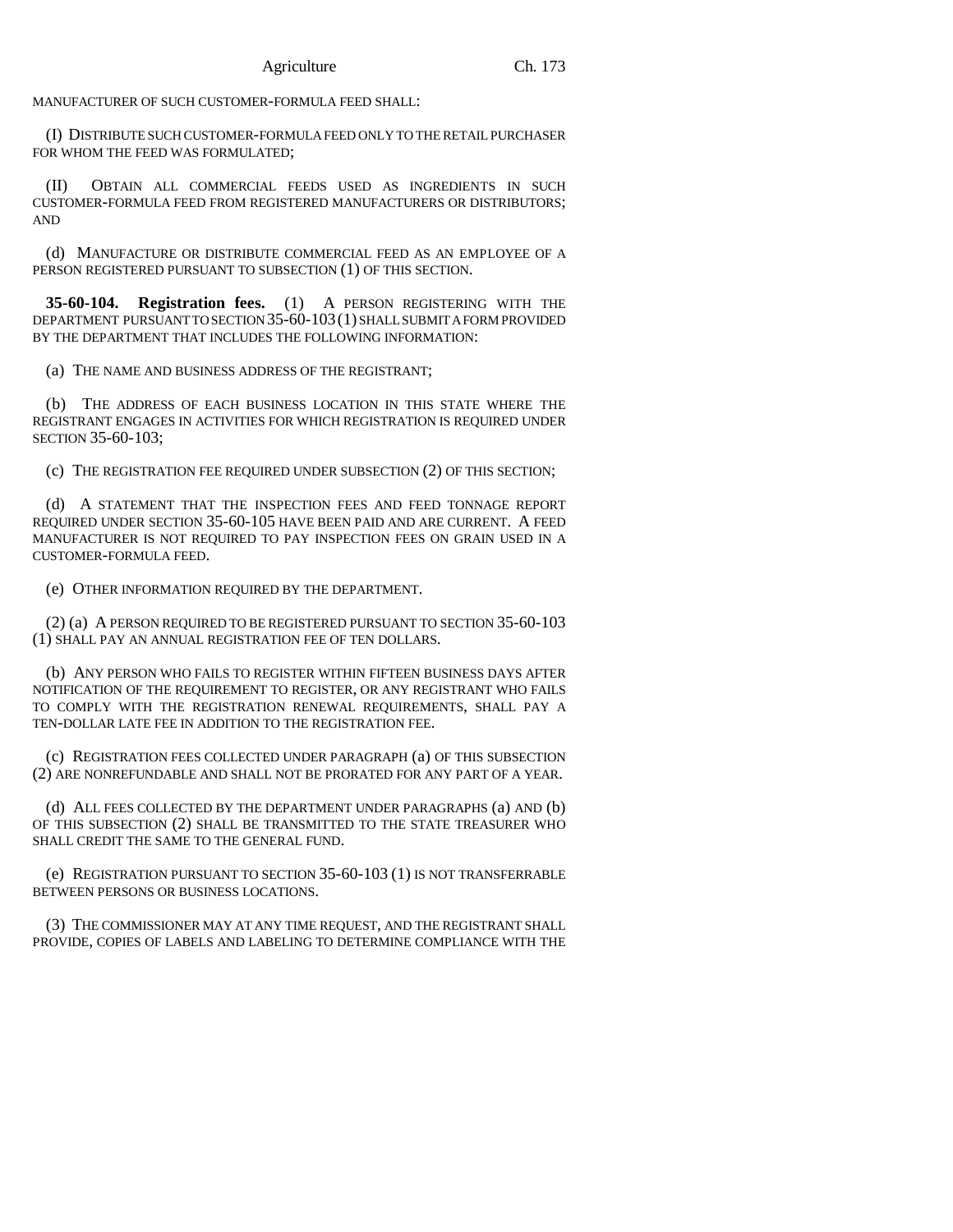PROVISIONS OF THIS ARTICLE.

(4) THE COMMISSIONER, AFTER AN ADMINISTRATIVE HEARING PURSUANT TO ARTICLE 4 OF TITLE 24, C.R.S., MAY DENY REGISTRATION, PLACE A REGISTRANT ON PROBATION, OR RESTRICT, SUSPEND, REVOKE, OR REFUSE TO RENEW THE REGISTRATION OF A PERSON WHO HAS VIOLATED ANY PROVISION OF THIS ARTICLE OR ANY RULE OF THE COMMISSIONER PROMULGATED PURSUANT TO THIS ARTICLE. THE COMMISSIONER MAY PLACE CONDITIONS THAT LIMIT PRODUCTION OR DISTRIBUTION OF A PARTICULAR COMMERCIAL FEED ON THE REGISTRATION OF ANY PERSON FOUND TO HAVE VIOLATED ANY PROVISION OF THIS ARTICLE. SUCH RESTRICTION, REVOCATION, SUSPENSION, OR REFUSAL TO RENEW A REGISTRATION, OR THE PLACEMENT OF CONDITION ON A REGISTRATION, MAY BE IN ADDITION TO OR IN LIEU OF, PENALTIES OR FINES IMPOSED BY SECTION 35-60-113.

**35-60-105. Inspection fees - reports.** (1) EXCEPT AS PROVIDED IN SUBSECTION (5) OF THIS SECTION, AN INSPECTION FEE OF FIFTEEN CENTS PER TON SHALL BE PAID ON COMMERCIAL FEEDS DISTRIBUTED IN THIS STATE BY THE PERSON WHOSE NAME APPEARS ON THE LABEL AS THE MANUFACTURER, GUARANTOR, OR DISTRIBUTOR SUBJECT TO THE FOLLOWING CONDITIONS:

(a) NO FEE SHALL BE PAID ON A COMMERCIAL FEED IF THE PAYMENT HAS ALREADY BEEN MADE BY A PREVIOUS DISTRIBUTOR.

(b) NO FEE SHALL BE PAID ON CUSTOMER-FORMULA FEEDS IF THE INSPECTION FEE HAS BEEN PAID ON THE COMMERCIAL FEEDS THAT ARE USED AS INGREDIENTS IN THE CUSTOMER-FORMULA FEEDS.

(c) AN ANNUAL INSPECTION FEE OF TEN DOLLARS PER PRODUCT SHALL BE PAID IN LIEU OF THE INSPECTION FEE ON COMMERCIAL FEED THAT IS DISTRIBUTED IN THE STATE ONLY IN PACKAGES OF TEN POUNDS OR LESS. PRODUCTS SOLD IN PACKAGES OF TEN POUNDS OR LESS ARE NOT SUBJECT TO THE TWENTY-FIVE DOLLAR PER YEAR MINIMUM SET FORTH IN PARAGRAPH (d) OF THIS SUBSECTION (1).

(d) THE MINIMUM TOTAL INSPECTION FEE PAID SHALL BE TWENTY-FIVE DOLLARS PER YEAR.

(2) IN THE CASE OF A COMMERCIAL FEED THAT IS DISTRIBUTED IN THE STATE BOTH IN PACKAGES OF TEN POUNDS OR LESS, AND IN PACKAGES WEIGHING OVER TEN POUNDS, THE FIFTEEN CENT PER TON INSPECTION FEE SHALL BE PAID ON THE COMMERCIAL FEEDS DISTRIBUTED IN PACKAGE WEIGHTS OVER TEN POUNDS WITH A MINIMUM INSPECTION FEE OF TWENTY-FIVE DOLLARS. THE ANNUAL FLAT FEE OF TEN DOLLARS PER PRODUCT SHALL BE PAID ON THE PRODUCTS SOLD IN PACKAGES OF TEN POUNDS OR LESS.

(3) EACH PERSON WHO IS REQUIRED TO PAY THE INSPECTION FEE SET FORTH IN SUBSECTION (1) OF THIS SECTION SHALL:

(a) FILE WITH THE DEPARTMENT, NOT LATER THAN THE LAST DAY OF JANUARY OF EACH YEAR, AN ANNUAL STATEMENT THAT SETS FORTH THE NUMBER OF NET TONS OF COMMERCIAL FEEDS DISTRIBUTED IN THE STATE DURING THE PRECEDING CALENDAR YEAR. INSPECTION FEES THAT ARE DUE IN ACCORDANCE WITH SUBSECTION (1) OF THIS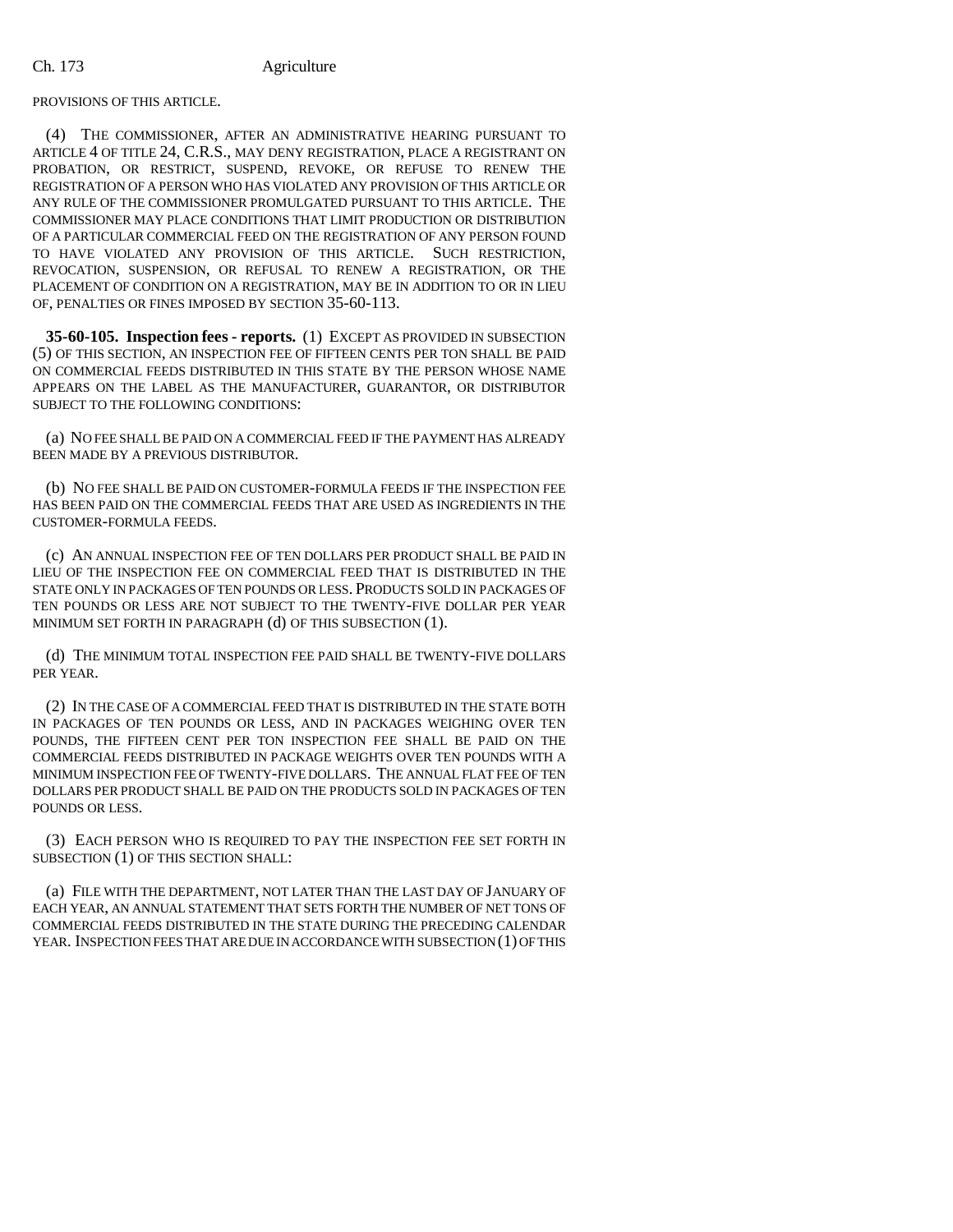SECTION SHALL BE PAID WHEN THE ANNUAL STATEMENT IS FILED. INSPECTION FEES THAT HAVE NOT BEEN REMITTED TO THE DEPARTMENT WITHIN FIFTEEN CALENDAR DAYS FOLLOWING THE DUE DATE SHALL BE ASSESSED A PENALTY FEE OF TEN PERCENT OF THE AMOUNT DUE OR A MINIMUM OF TEN DOLLARS, WHICHEVER AMOUNT IS GREATER, WHICH SHALL BE ADDED TO THE INSPECTION FEES THAT ARE DUE AND OWED. THE ASSESSMENT OF A PENALTY FEE IS IN ADDITION TO AND NOT A SUBSTITUTE FOR ANY OTHER PENALTIES OR REMEDIES AVAILABLE TO THE COMMISSIONER UNDER THIS ARTICLE.

(b) MAINTAIN RECORDS AS MAY BE REQUIRED BY THE COMMISSIONER TO ACCURATELY REFLECT THE TONNAGE OF COMMERCIAL FEED DISTRIBUTED IN THIS STATE, AND THE COMMISSIONER SHALL HAVE THE RIGHT TO EXAMINE SUCH RECORDS TO VERIFY STATEMENTS OF TONNAGE.

(4) (a) A DISTRIBUTOR WHO IS SUBJECT TO THE INSPECTION FEES FOR SMALL PACKAGES OF TEN POUNDS OR LESS SHALL FILE WITH THE COMMISSIONER, ALONG WITH THE ANNUAL STATEMENT REQUIRED BY PARAGRAPH (a) OF SUBSECTION (3) OF THIS SECTION, A LIST OF ALL SMALL PACKAGE ITEMS WEIGHING TEN POUNDS OR LESS THAT ARE DISTRIBUTED IN THIS STATE. NEW PRODUCTS ADDED DURING THE YEAR MUST BE SUBMITTED TO THE COMMISSIONER AS A SUPPLEMENT TO THIS LIST BEFORE DISTRIBUTION.

(b) IF THE LIST REQUIRED IN PARAGRAPH (a) OF THIS SUBSECTION (4) IS NOT RECEIVED WITH THE ANNUAL STATEMENT OR WITHIN FIFTEEN DAYS AFTER ITS DUE DATE, A PENALTY FEE OF TEN DOLLARS PER PRODUCT SHALL BE ADDED TO THE AMOUNT DUE. THE ASSESSMENT OF A PENALTY FEE IS IN ADDITION TO AND NOT A SUBSTITUTE FOR ANY OTHER PENALTIES OR REMEDIES AVAILABLE TO THE COMMISSIONER UNDER THIS ARTICLE.

(5) A PERSON OTHER THAN THE MANUFACTURER, GUARANTOR, OR DISTRIBUTOR MAY ASSUME LIABILITY FOR PAYMENT OF THE INSPECTION FEE PURSUANT TO SUBSECTION (1) OF THIS SECTION.

(6) ALL FEES COLLECTED UNDER THIS SECTION SHALL BE TRANSMITTED TO THE STATE TREASURER WHO SHALL CREDIT THE SAME TO THE GENERAL FUND.

**35-60-106. Labeling - general requirements - commercial and customer-formula feeds.** (1) **Commercial feed label contents.** A COMMERCIAL FEED OR INDEPENDENT FEED FORMULA SHALL BE LABELED WITH THE INFORMATION REQUIRED IN THIS SUBSECTION (1). SUCH INFORMATION SHALL APPEAR ON THE LABEL IN THE FOLLOWING ORDER:

(a) THE PRODUCT NAME OF THE COMMERCIAL FEED AND ITS BRAND NAME, IF ANY;

(b) IF THE COMMERCIAL FEED CONTAINS ANY DRUG, THE INFORMATION REQUIRED BY THE COMMISSIONER AS ESTABLISHED BY RULE;

(c) THE STATEMENT OF PURPOSE AS ESTABLISHED BY THE COMMISSIONER BY RULE;

(d) THE GUARANTEED ANALYSIS STATED IN TERMS ESTABLISHED BY THE COMMISSIONER BY RULE. THE GUARANTEED ANALYSIS SHALL ADVISE THE USER OF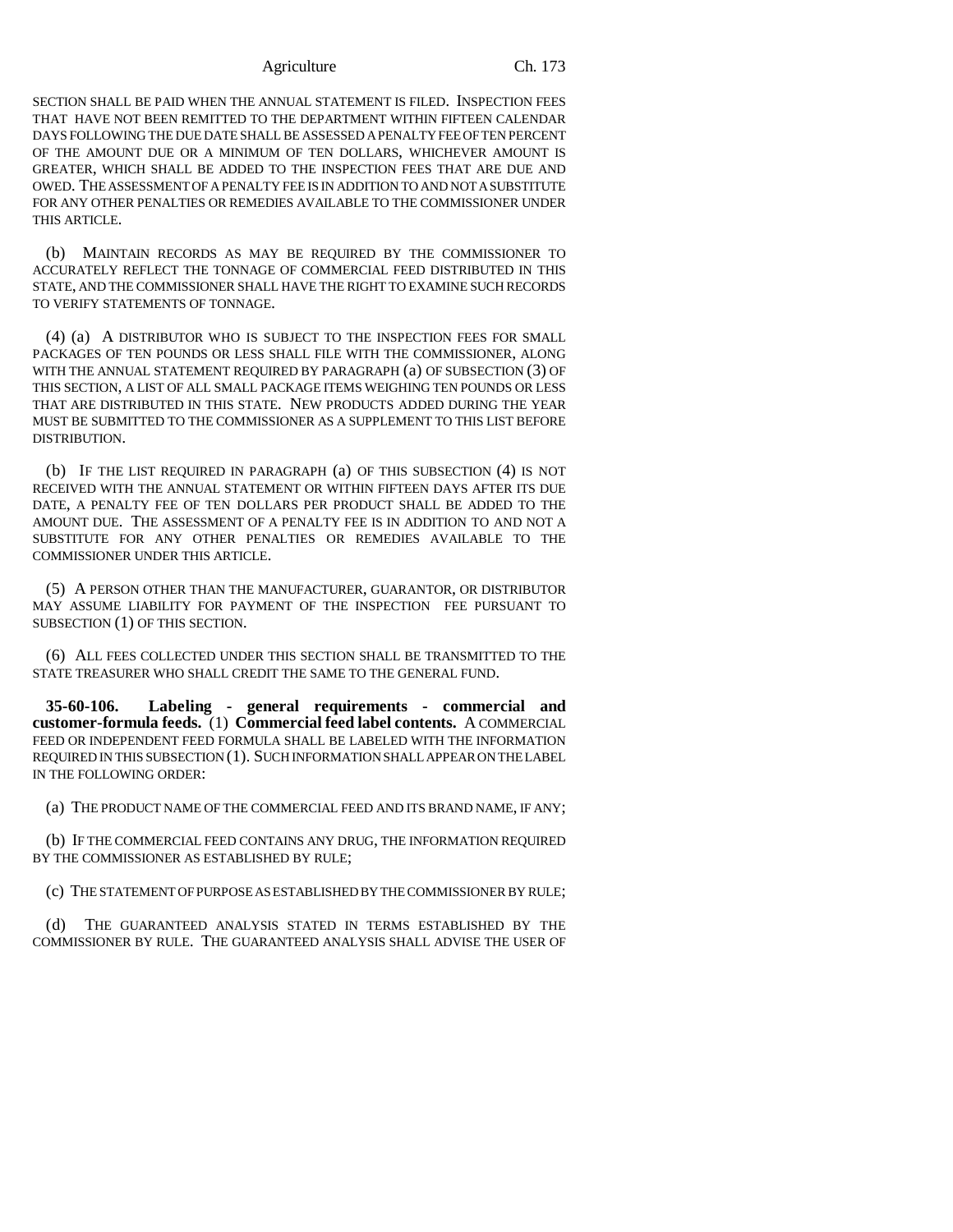THE COMPOSITION OF THE FEED AND SUPPORT CLAIMS MADE IN THE LABELING. IN ALL CASES THE SUBSTANCES OR ELEMENTS SHALL BE DETERMINABLE BY LABORATORY METHODS AS PUBLISHED BY THE INTERNATIONAL ASSOCIATION OF OFFICIAL ANALYTICAL CHEMISTS OR BY OTHER METHODS ACCEPTABLE TO THE COMMISSIONER.

(e) THE INGREDIENT STATEMENT AS ESTABLISHED BY THE COMMISSIONER BY RULE. THE COMMON OR USUAL NAME OF EACH INGREDIENT USED IN THE MANUFACTURE OF THE COMMERCIAL FEED SHALL BE LISTED; EXCEPT THAT THE COMMISSIONER, BY RULE, MAY PERMIT THE USE OF A COLLECTIVE TERM FOR A GROUP OF INGREDIENTS THAT PERFORM A SIMILAR FUNCTION. THE COMMISSIONER MAY EXEMPT SUCH COMMERCIAL FEED OR ANY GROUP THEREOF FROM THE REQUIREMENT OF INCLUDING AN INGREDIENT STATEMENT ON THE LABEL IF THE COMMISSIONER FINDS THAT SUCH STATEMENT IS NOT NECESSARY TO PROTECT CONSUMERS.

(f) THE USE DIRECTIONS AND PRECAUTIONARY STATEMENTS DETERMINED BY THE COMMISSIONER BY RULE AS ARE NECESSARY FOR THE SAFE AND EFFECTIVE USE OF THE COMMERCIAL FEED;

(g) THE DATE OF MANUFACTURE, PROCESSING, PACKAGING, OR REPACKAGING, OR A CODE THAT PERMITS THE DETERMINATION OF THE DATE;

(h) THE NAME AND ADDRESS OF THE REGISTERED MANUFACTURER OR DISTRIBUTOR OF THE COMMERCIAL FEED;

(i) A QUANTITY STATEMENT; AND

(j) ANY OTHER INFORMATION REQUIRED BY THE COMMISSIONER AS ESTABLISHED BY RULE.

(2) **Customer-formula feed label contents.** THE MANUFACTURER OF A CUSTOMER-FORMULA FEED SHALL PROVIDE THE PURCHASER OF THAT FEED WITH ALL OF THE FOLLOWING INFORMATION, IN WRITING, WHEN THE MANUFACTURER DELIVERS THE CUSTOMER-FORMULA FEED TO THE PURCHASER:

(a) THE NAME AND ADDRESS OF THE MANUFACTURER;

(b) THE NAME AND ADDRESS OF THE PURCHASER;

(c) THE DATE ON WHICH THE MANUFACTURER SOLD OR DELIVERED THE CUSTOMER-FORMULA FEED TO THE PURCHASER;

(d) THE NAME OF THE CUSTOMER-FORMULA FEED;

(e) THE NAME AND NET QUANTITY OF EVERY COMMERCIAL FEED AND EVERY OTHER INGREDIENT USED TO MANUFACTURE THE CUSTOMER-FORMULA FEED;

(f) THE USE DIRECTIONS AND PRECAUTIONARY STATEMENTS DETERMINED BY THE COMMISSIONER BY RULE AS ARE NECESSARY FOR THE SAFE AND EFFECTIVE USE OF THE CUSTOMER-FORMULA FEED. IF ANY COMMERCIAL FEED USED IN THE MANUFACTURE OF THE CUSTOMER-FORMULA FEED IS LABELED WITH USE DIRECTIONS OR PRECAUTIONARY STATEMENTS, THE MANUFACTURER OF THE CUSTOMER-FORMULA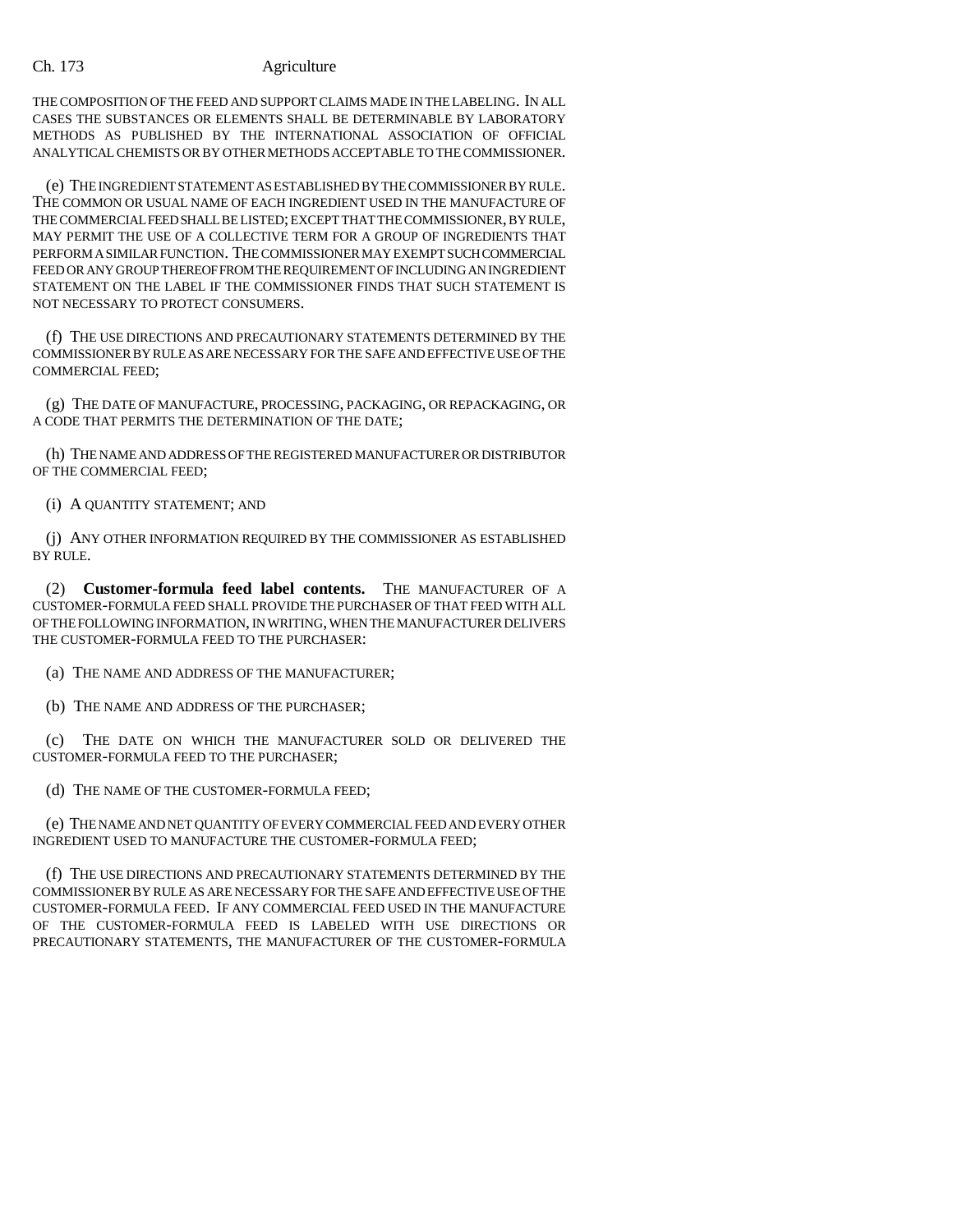FEED SHALL PROVIDE THOSE USE DIRECTIONS AND PRECAUTIONARY STATEMENTS TO THE PURCHASER.

(g) IF THE COMMERCIAL FEED CONTAINS ANY DRUG, THE INFORMATION REQUIRED BY THE COMMISSIONER AS ESTABLISHED BY RULE. THE INFORMATION SHALL INCLUDE, BUT SHALL NOT BE LIMITED TO, THE FOLLOWING:

(I) THE PURPOSE OF THE MEDICATION; AND

(II) THE ESTABLISHED NAME OF EACH ACTIVE DRUG INGREDIENT AND THE LEVEL OF EACH DRUG USED IN THE FINAL MIXTURE EXPRESSED IN ACCORDANCE WITH ESTABLISHED REGULATION.

(h) A QUANTITY STATEMENT.

**35-60-107. Adulteration and misbranding.** (1) NO PERSON MAY SELL OR DISTRIBUTE IN THIS STATE A FEED THAT IS ADULTERATED OR MISBRANDED.

(2) A FEED IS ADULTERATED IF ANY OF THE FOLLOWING APPLY:

(a) THE FEED BEARS OR CONTAINS ANY POISONOUS OR DELETERIOUS SUBSTANCE THAT MAY RENDER THE FEED HARMFUL TO PUBLIC HEALTH; EXCEPT THAT, IF THE POISONOUS OR DELETERIOUS SUBSTANCE IS NOT AN ADDED SUBSTANCE, A COMMERCIAL FEED SHALL NOT BE CONSIDERED ADULTERATED UNDER THIS SUBSECTION (2) IF THE QUANTITY OF SUCH SUBSTANCE IN THE COMMERCIAL FEED DOES NOT ORDINARILY RENDER IT HARMFUL TO PUBLIC HEALTH.

(b) THE FEED BEARS OR CONTAINS ANY ADDED POISONOUS, DELETERIOUS, OR NON-NUTRITIVE SUBSTANCE THAT IS UNSAFE WITHIN THE MEANING OF SECTION 406 OF THE "FEDERAL FOOD, DRUG, AND COSMETIC ACT", AS AMENDED. THIS PARAGRAPH (b) IS NOT APPLICABLE TO:

(I) A PESTICIDE USED ACCORDING TO LABEL DIRECTIONS ON A RAW AGRICULTURAL COMMODITY CONTAINED IN THE FEED; OR

(II) A FOOD ADDITIVE THAT COMPLIES WITH 40 CFR 180.

(c) THE FEED IS A RAW AGRICULTURAL COMMODITY AND IT BEARS OR CONTAINS PESTICIDE RESIDUE THAT IS UNSAFE WITHIN THE MEANING OF SECTION 408 (a) OF THE "FEDERAL FOOD, DRUG, AND COSMETIC ACT", UNLESS ALL OF THE FOLLOWING APPLY:

(I) THE PESTICIDE CHEMICAL WAS APPLIED TO THE RAW AGRICULTURAL COMMODITY ACCORDING TO AN EXEMPTION OR TOLERANCE UNDER SECTION 408 OF THE "FEDERAL FOOD, DRUG, AND COSMETIC ACT";

(II) THE RAW AGRICULTURAL COMMODITY HAS BEEN PROCESSED BY CANNING, COOKING, FREEZING, DEHYDRATING, MILLING, OR OTHER PROCESSING PROCEDURE;

(III) THE PESTICIDE RESIDUE HAS BEEN REMOVED FROM THE RAW AGRICULTURAL COMMODITY TO THE GREATEST EXTENT POSSIBLE WITH GOOD MANUFACTURING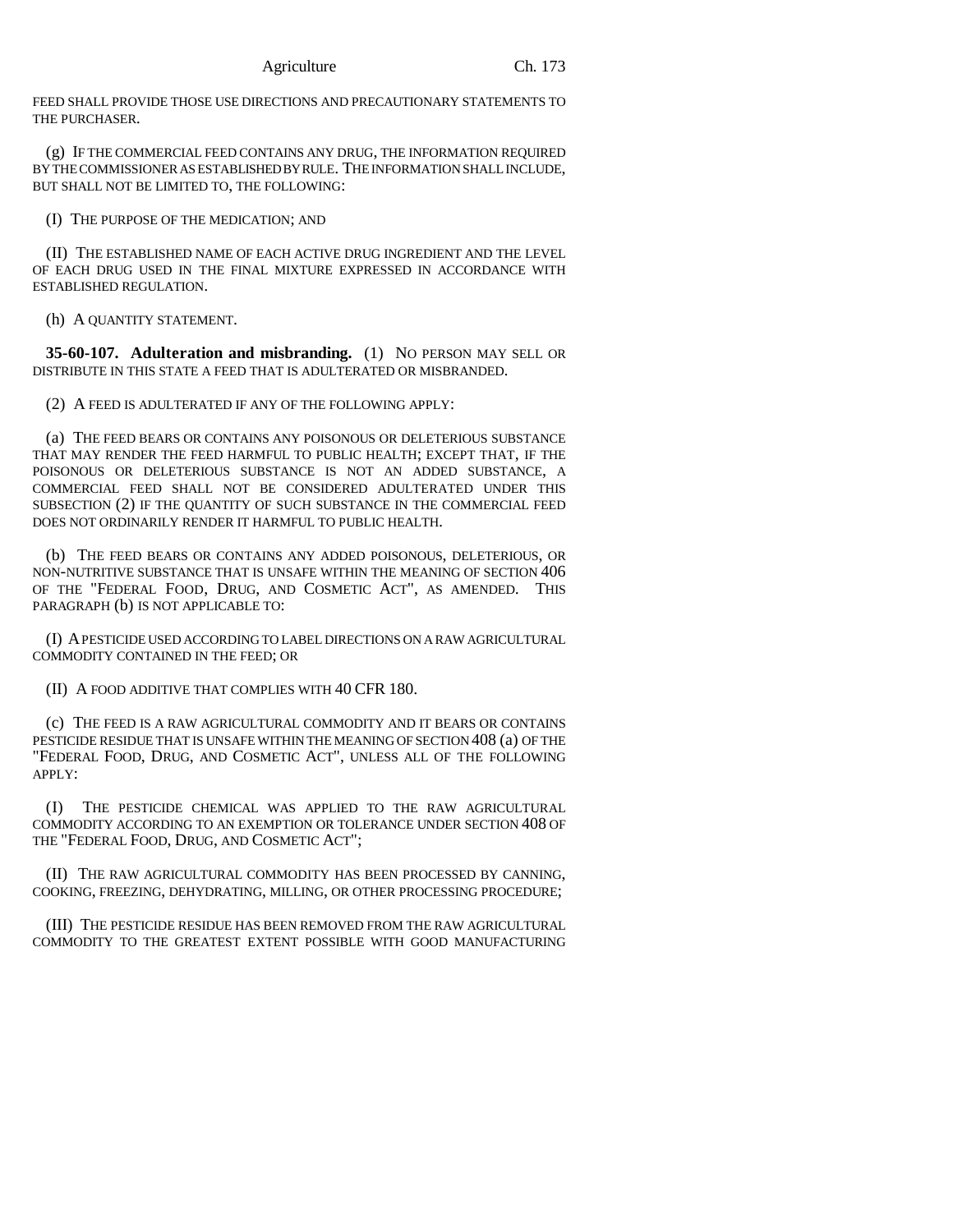## PRACTICES; AND

(IV) THE PESTICIDE RESIDUE CONCENTRATION OF THE FEED DOES NOT EXCEED THE TOLERANCE PRESCRIBED FOR THAT PESTICIDE IN THE RAW AGRICULTURAL COMMODITY.

(d) THE FEED, IF FED TO AN ANIMAL, WILL LIKELY CAUSE ANY EDIBLE PRODUCT OF THAT ANIMAL TO CONTAIN A PESTICIDE RESIDUE THAT IS UNSAFE WITHIN THE MEANING OF SECTION 408 OF THE "FEDERAL FOOD, DRUG, AND COSMETIC ACT".

(e) THE FEED CONTAINS ANY FOOD ADDITIVE THAT IS UNSAFE WITHIN THE MEANING OF SECTION 409 OF THE "FEDERAL FOOD, DRUG, AND COSMETIC ACT".

(f) THE FEED CONTAINS ANY COLOR ADDITIVE THAT IS UNSAFE WITHIN THE MEANING OF SECTION 721 OF THE "FEDERAL FOOD, DRUG, AND COSMETIC ACT".

(g) THE FEED CONTAINS ANY NEW ANIMAL DRUG THAT IS UNSAFE WITHIN THE MEANING OF SECTION 512 OF THE "FEDERAL FOOD, DRUG, AND COSMETIC ACT".

(h) THE FEED CONTAINS ANY FILTHY, PUTRID, OR DECOMPOSED SUBSTANCE, OR IF IT IS OTHERWISE UNFIT FOR FEED.

(i) THE FEED IS MANUFACTURED, PACKAGED, OR HELD UNDER UNSANITARY CONDITIONS THAT MAY CONTAMINATE IT WITH FILTH OR MAKE IT HARMFUL TO PUBLIC HEALTH.

(j) THE FEED IS, IN WHOLE OR IN PART, THE PRODUCT OF A DISEASED ANIMAL OR OF AN ANIMAL THAT HAS DIED BY A METHOD OTHER THAN SLAUGHTER AND SUCH METHOD IS UNSAFE WITHIN THE MEANING OF SECTION  $402$   $(a)(1)$  OR  $(2)$  OF THE "FEDERAL FOOD, DRUG, AND COSMETIC ACT".

(k) THE FEED CONTAINER IS COMPOSED, IN WHOLE OR IN PART, OF ANY POISONOUS OR DELETERIOUS SUBSTANCE THAT MAY RENDER THE CONTENTS HARMFUL TO PUBLIC HEALTH.

(l) THE FEED HAS BEEN INTENTIONALLY SUBJECTED TO RADIATION, UNLESS THE USE OF THE RADIATION WAS IN CONFORMITY WITH THE REGULATION OR EXEMPTION IN EFFECT PURSUANT TO SECTION 409 OF THE "FEDERAL FOOD, DRUG, AND COSMETIC ACT".

(m) A VALUABLE CONSTITUENT OF THE FEED FALLS BELOW OR DIFFERS FROM THAT WHICH IS REPRESENTED ON THE FEED LABELING.

(n) THE FEED CONTAINS A DRUG AND THE METHODS USED IN OR THE FACILITIES OR CONTROLS USED FOR ITS MANUFACTURE, PROCESSING, OR PACKAGING DO NOT CONFORM TO RULES PROMULGATED BY THE COMMISSIONER CONCERNING GOOD MANUFACTURING PRACTICE TO ASSURE THAT THE DRUG MEETS THE REQUIREMENTS OF THIS ARTICLE AS TO SAFETY AND HAS THE IDENTITY, STRENGTH, AND MEETS THE QUALITY AND PURITY CHARACTERISTICS THAT IT PURPORTS OR IS REPRESENTED TO POSSESS. IN PROMULGATING SUCH RULE, THE COMMISSIONER SHALL ADOPT THE CURRENT GOOD MANUFACTURING PRACTICE REGULATIONS FOR TYPE A MEDICATED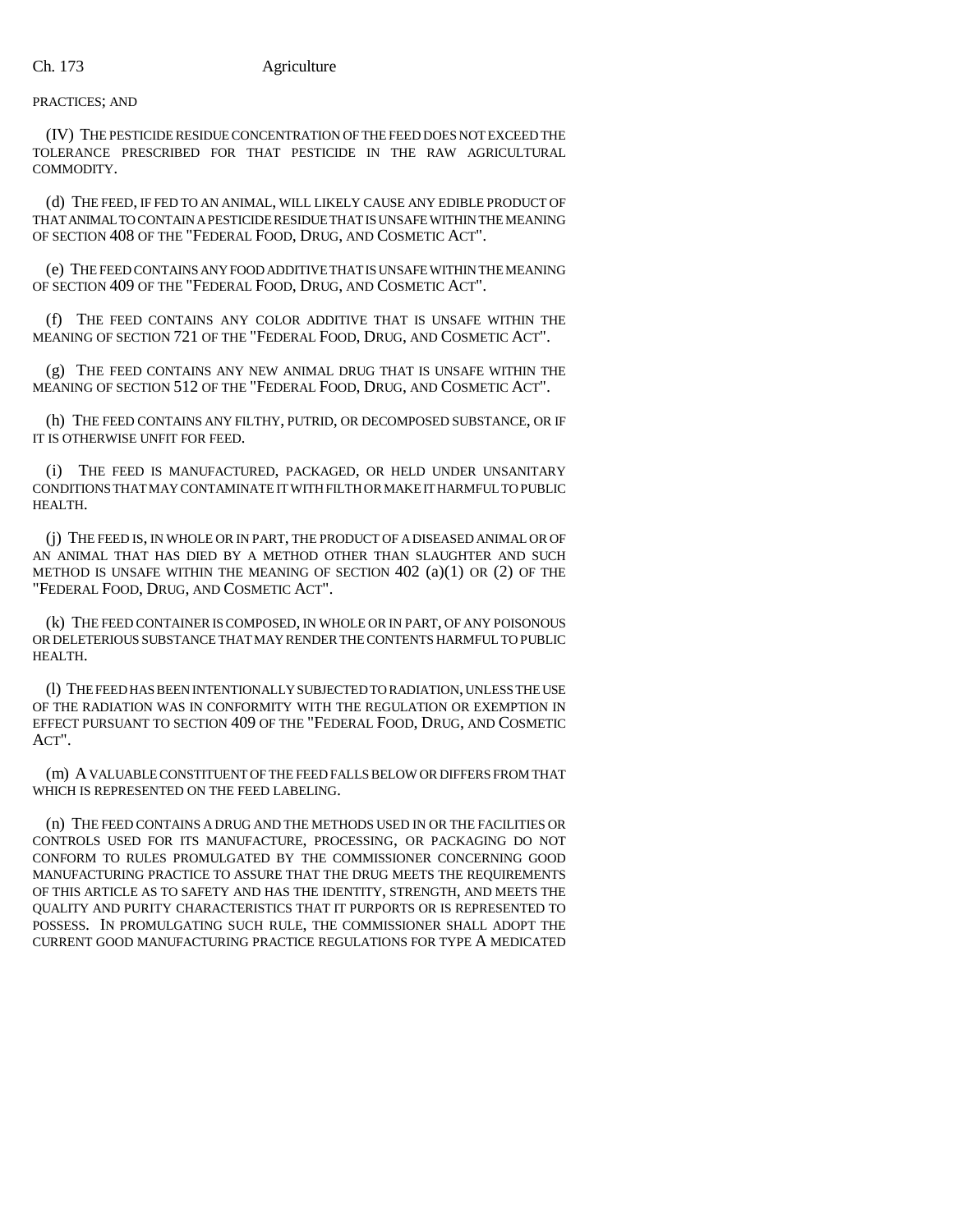ARTICLES AND TYPES B AND C MEDICATED FEEDS ESTABLISHED UNDER AUTHORITY OF THE "FEDERAL FOOD, DRUG, AND COSMETIC ACT", UNLESS THE COMMISSIONER DETERMINES THAT SUCH REGULATIONS ARE NOT APPROPRIATE TO THE CONDITIONS THAT EXIST IN THIS STATE.

(o) THE FEED CONTAINS ANY GERMINATIVE NOXIOUS WEED SEEDS IN AMOUNTS EXCEEDING THE LIMITS THAT THE COMMISSIONER SHALL ESTABLISH BY RULE.

(3) A FEED IS MISBRANDED IF ANY OF THE FOLLOWING CIRCUMSTANCES OCCUR:

(a) THE FEED LABELING IS FALSE, DECEPTIVE, OR MISLEADING IN ANY PARTICULAR;

(b) THE FEED IS SOLD OR DISTRIBUTED UNDER THE NAME OF ANOTHER FEED;

(c) THE FEED LABELING VIOLATES ANY PROVISION OF THIS ARTICLE;

(d) THE FEED PURPORTS TO BE OR IS REPRESENTED AS CONTAINING A COMMERCIAL FEED, OR IF IT PURPORTS TO CONTAIN OR IS REPRESENTED AS CONTAINING A COMMERCIAL FEED INGREDIENT THAT DOES NOT CONFORM TO THE DEFINITION OF THAT COMMERCIAL FEED OR COMMERCIAL FEED INGREDIENT PRESCRIBED BY RULE OF THE COMMISSIONER; OR

(e) ANY WORD, STATEMENT, OR OTHER INFORMATION REQUIRED BY OR UNDER AUTHORITY OF THIS ARTICLE TO APPEAR ON THE FEED LABEL OR LABELING IS NOT PROMINENTLY AND CONSPICUOUSLY PLACED ON THE LABEL AND IN SUCH TERMS AS TO RENDER IT LIKELY TO BE READ AND UNDERSTOOD BY THE ORDINARY INDIVIDUAL UNDER CUSTOMARY CONDITIONS OF PURCHASE AND USE.

**35-60-108. Prohibited acts.** (1) THE FOLLOWING ACTS AND THE CAUSING THEREOF ARE PROHIBITED:

(a) THE MANUFACTURE OR DISTRIBUTION OF ANY COMMERCIAL FEED THAT IS ADULTERATED OR MISBRANDED;

(b) THE ADULTERATION OR MISBRANDING OF ANY COMMERCIAL FEED;

(c) THE DISTRIBUTION OF AGRICULTURAL COMMODITIES SUCH AS WHOLE SEED, HAY, STRAW, STOVER, SILAGE, COBS, HUSKS, AND HULLS, THAT ARE ADULTERATED;

(d) THE REMOVAL OR DISPOSAL OF A COMMERCIAL FEED IN VIOLATION OF SECTION 35-60-111;

(e) THE FAILURE OR REFUSAL TO REGISTER IN ACCORDANCE WITH SECTION 35-60-104;

(f) THE VIOLATION OF SECTION  $35-60-112(6)$ ;

(g) FAILURE TO PAY INSPECTION FEES AND FILE REPORTS IN ACCORDANCE WITH SECTION 35-60-105.

**35-60-109. Authority of the commissioner - rules.** (1) THE COMMISSIONER IS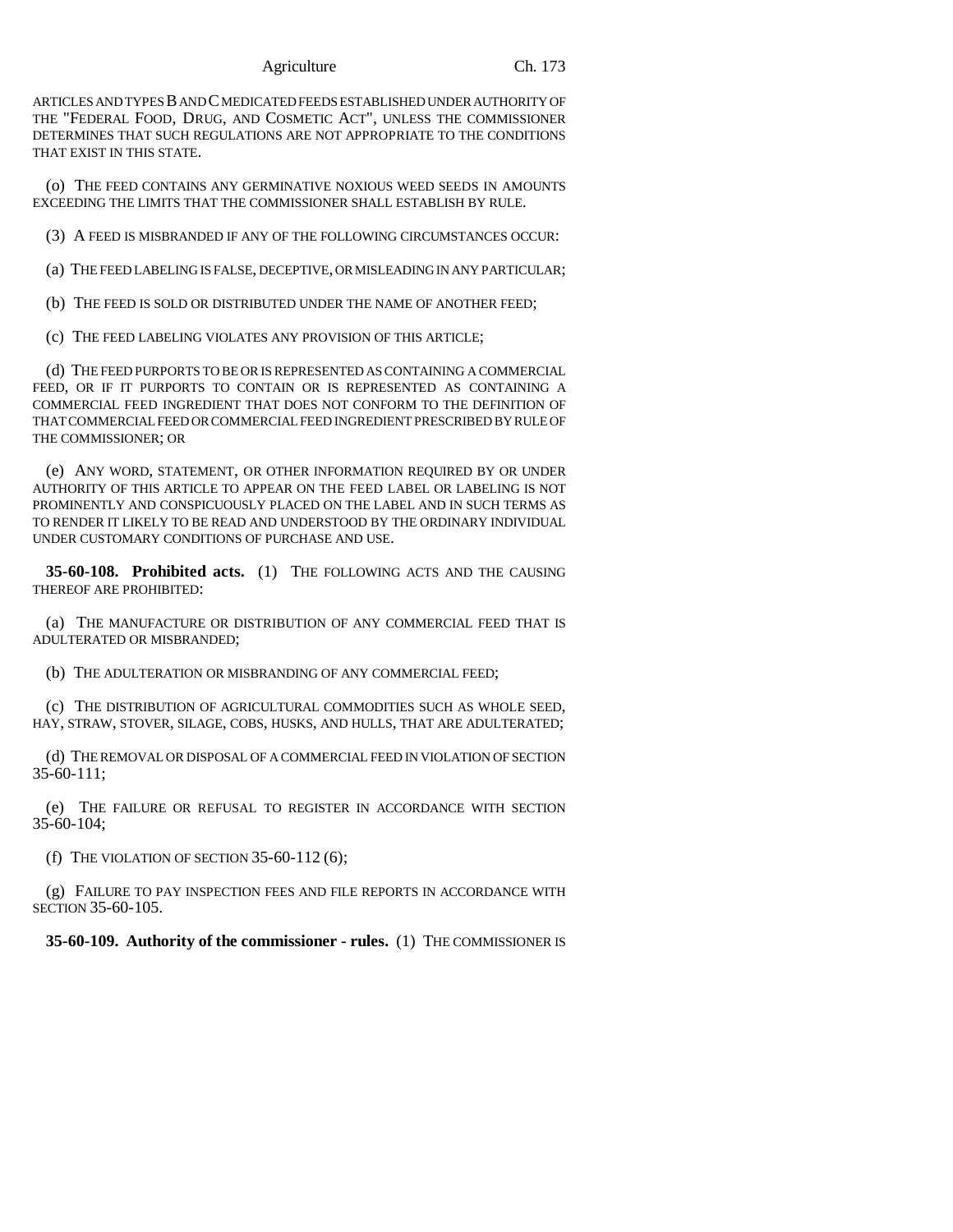AUTHORIZED TO PROMULGATE, AMEND, AND REPEAL, IN ACCORDANCE WITH THE PROVISIONS OF THE "STATE ADMINISTRATIVE PROCEDURE ACT", ARTICLE 4 OF TITLE 24, C.R.S., SUCH RULES AS ARE SPECIFICALLY REQUIRED BY THIS ARTICLE AND SUCH OTHER REASONABLE RULES AS MAY BE NECESSARY FOR THE EFFICIENT ENFORCEMENT OF THIS ARTICLE. IN THE INTEREST OF UNIFORMITY, THE COMMISSIONER SHALL BY RULE ADOPT, UNLESS THE COMMISSIONER DETERMINES THAT THEY ARE INCONSISTENT WITH THE PROVISION OF THIS ARTICLE OR ARE NOT APPROPRIATE TO CONDITIONS THAT EXIST IN THIS STATE, THE FOLLOWING:

(a) THE OFFICIAL DEFINITIONS OF FEED INGREDIENTS AND OFFICIAL FEED TERMS ADOPTED BY THE ASSOCIATION OF AMERICAN FEED CONTROL OFFICIALS AS PUBLISHED IN THE OFFICIAL PUBLICATION OF SUCH ASSOCIATION; AND

(b) THE REGULATIONS PROMULGATED PURSUANT TO THE "FEDERAL FOOD, DRUG, AND COSMETIC ACT"; EXCEPT THAT, IF THE COMMISSIONER DETERMINES THAT ANY OF SUCH DEFINITIONS, TERMS, AND REGULATIONS ARE INCONSISTENT WITH THE PROVISIONS OF THIS ARTICLE OR ARE NOT APPROPRIATE TO CONDITIONS IN THIS STATE, THE COMMISSIONER SHALL NOT ADOPT THEM.

(2) BEFORE THE COMMISSIONER ISSUES, AMENDS, OR REPEALS ANY RULE AUTHORIZED BY THIS ARTICLE, THE COMMISSIONER SHALL PROVIDE THE NOTICE AS REQUIRED BY SECTION 24-4-103, C.R.S. AFTER CONSIDERATION OF ALL VIEWS PRESENTED BY INTERESTED PERSONS, THE COMMISSIONER SHALL TAKE APPROPRIATE ACTION TO ISSUE THE PROPOSED RULE, REGULATION, OR REPEAL OF AN EXISTING RULE; EXCEPT THAT, IF THE COMMISSIONER ADOPTS THE OFFICIAL DEFINITIONS OF FEED INGREDIENTS OR OFFICIAL FEED TERMS AS ADOPTED BY THE ASSOCIATION OF AMERICAN FEED CONTROL OFFICIALS, OR RULES PROMULGATED PURSUANT TO THE "FEDERAL FOOD, DRUG, AND COSMETIC ACT", SUCH ADDITIONAL NOTIFICATION SHALL NOT BE REQUIRED.

**35-60-110. Enforcement - inspection - sampling - analysis.** (1) FOR THE PURPOSE OF ENFORCING THIS ARTICLE AND THE RULES PROMULGATED PURSUANT THERETO, INCLUDING THE DETERMINATION OF WHETHER OR NOT AN OPERATION MAY BE SUBJECT TO THE PROVISIONS OF THIS ARTICLE, THE COMMISSIONER, UPON PRESENTING APPROPRIATE CREDENTIALS TO THE OWNER, OPERATOR, OR AGENT IN CHARGE, IS AUTHORIZED TO:

(a) ENTER, DURING NORMAL BUSINESS HOURS, ANY FACTORY, WAREHOUSE, OR ESTABLISHMENT, PUBLIC OR PRIVATE, WITHIN THE STATE IN WHICH COMMERCIAL FEEDS ARE MANUFACTURED, PROCESSED, PACKED, SOLD, OR HELD FOR DISTRIBUTION AND TO INSPECT SUCH FACTORY, WAREHOUSE, ESTABLISHMENT, AND ALL PERTINENT EQUIPMENT, FINISHED AND UNFINISHED MATERIALS, CONTAINERS, AND LABELING THEREIN. THE INSPECTION MAY INCLUDE OBTAINING SAMPLES AND THE VERIFICATION OF RECORDS AND PRODUCTION AND CONTROL PROCEDURES AS MAY BE NECESSARY TO DETERMINE COMPLIANCE WITH THE GOOD MANUFACTURING PRACTICES AS ESTABLISHED UNDER SECTION 35-60-107 (2) (n).

(b) ENTER AND INSPECT ANY VEHICLE BEING USED TO TRANSPORT OR HOLD COMMERCIAL FEEDS, INCLUDING INSPECTION OF ALL PERTINENT EQUIPMENT, FINISHED AND UNFINISHED MATERIALS, CONTAINERS, AND LABELING THEREIN.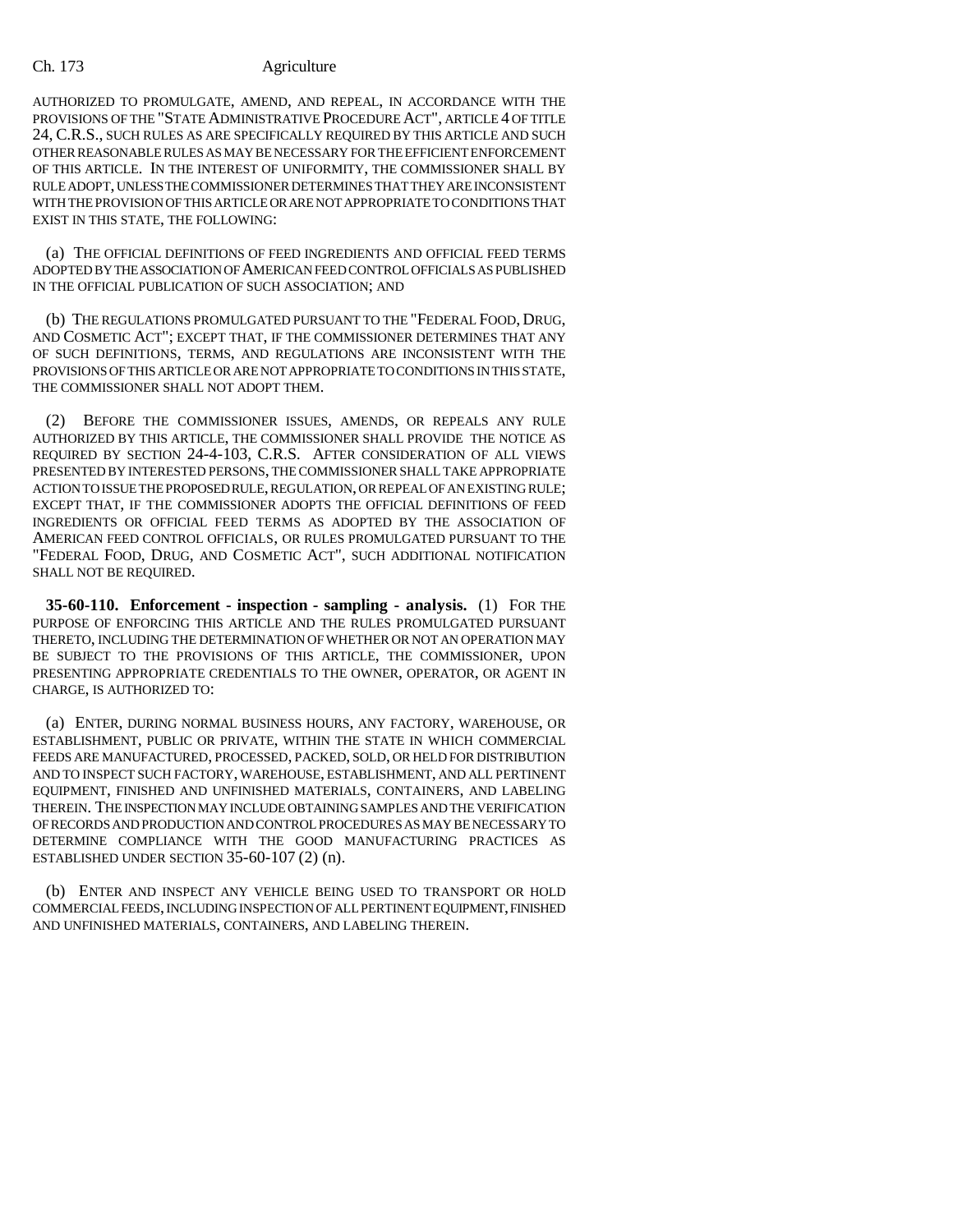(2) IF THE COMMISSIONER HAS OBTAINED A SAMPLE IN THE COURSE OF AN INSPECTION, UPON COMPLETION OF THE INSPECTION AND PRIOR TO LEAVING THE PREMISES, THE COMMISSIONER SHALL GIVE TO THE OWNER, OPERATOR, OR AGENT IN CHARGE OF THE PREMISES, A RECEIPT DESCRIBING THE SAMPLES OBTAINED.

(3) IF THE OWNER, OR THE OWNER'S AGENT, OF ANY FACTORY, WAREHOUSE, ESTABLISHMENT, OR VEHICLE DESCRIBED IN SUBSECTION (1) OF THIS SECTION REFUSES TO ADMIT THE COMMISSIONER TO INSPECT SUCH PREMISES, PROPERTY, OR VEHICLE, THE COMMISSIONER IS AUTHORIZED TO OBTAIN FROM THE DISTRICT OR COUNTY COURT FOR THE DISTRICT OR COUNTY IN WHICH SUCH PREMISES, PROPERTY, OR VEHICLE IS LOCATED, A WARRANT TO ENTER AND INSPECT SUCH PREMISES, PROPERTY, OR VEHICLE AND TO SAMPLE SUCH COMMERCIAL FEEDS, FEED INGREDIENTS, OR RAW AGRICULTURAL COMMODITIES ACCORDING TO THE PROVISIONS OF THIS SECTION PRIOR TO ENTRY, INSPECTION, AND SAMPLING. THE DISTRICT AND COUNTY COURTS OF THIS STATE ARE EMPOWERED TO ISSUE SUCH WARRANTS UPON A PROPER SHOWING OF THE NEED FOR SUCH ENTRY, INSPECTION, AND SAMPLING. ANY INFORMATION CONCERNING ANY METHODS, RECORDS, FORMULATIONS, OR PROCESSES THAT ARE ENTITLED TO PROTECTION AS TRADE SECRETS AND THAT ARE OBTAINED IN THE COURSE OF THE INSPECTION OR SAMPLING SHALL BE KEPT CONFIDENTIAL.

(4) SAMPLING AND ANALYSIS PERFORMED PURSUANT TO THIS SECTION SHALL BE CONDUCTED IN ACCORDANCE WITH METHODS PUBLISHED BY THE INTERNATIONAL ASSOCIATION OF OFFICIAL ANALYTICAL CHEMISTS OR OTHER GENERALLY RECOGNIZED METHODS.

(5) THE COMMISSIONER, IN DETERMINING WHETHER A COMMERCIAL FEED IS IN VIOLATION IN ANY COMPONENT, SHALL BE GUIDED BY THE OFFICIAL SAMPLE AS DEFINED IN SECTION 35-60-102 (15) AND OBTAINED AND ANALYZED IN ACCORDANCE WITH SUBSECTIONS (1) AND (2) OF THIS SECTION.

(6) THE RESULTS OF ALL ANALYSES OF OFFICIAL SAMPLES REVEALING VIOLATIONS SHALL BE FORWARDED BY THE COMMISSIONER TO THE PERSON NAMED ON THE LABEL AND TO THE PURCHASER. WHEN THE INSPECTION AND ANALYSIS OF AN OFFICIAL SAMPLE INDICATED A COMMERCIAL FEED HAS BEEN ADULTERATED OR MISBRANDED, AND, UPON, REQUEST WITHIN THIRTY DAYS FOLLOWING THE RECEIPT OF THE ANALYSIS, THE COMMISSIONER SHALL FURNISH TO THE MANUFACTURER A PORTION OF THE SAMPLE CONCERNED.

**35-60-111. Detained commercial feeds.** (1) **"Stop sale" or "withdrawal from distribution".** WHEN THE COMMISSIONER HAS REASONABLE CAUSE TO BELIEVE ANY LOT OF COMMERCIAL FEED IS BEING DISTRIBUTED IN VIOLATION OF ANY OF THE PROVISIONS OF THIS ARTICLE OR ANY RULES PROMULGATED PURSUANT THERETO, THE COMMISSIONER MAY ISSUE AND ENFORCE A WRITTEN OR PRINTED "STOP SALE" OR "WITHDRAWAL FROM DISTRIBUTION" ORDER, WARNING THE DISTRIBUTOR NOT TO DISPOSE OF THE LOT OF COMMERCIAL FEED IN ANY MANNER UNTIL WRITTEN PERMISSION IS GIVEN BY THE COMMISSIONER OR THE COURT. THE COMMISSIONER SHALL RELEASE THE LOT OF COMMERCIAL FEED SO WITHDRAWN WHEN SUCH PROVISIONS AND REGULATIONS HAVE BEEN COMPLIED WITH. IF THE DISTRIBUTOR DOES NOT COME INTO COMPLIANCE WITHIN THIRTY DAYS, THE COMMISSIONER MAY BEGIN, OR UPON REQUEST OF THE DISTRIBUTOR OR MANUFACTURER SHALL BEGIN, PROCEEDINGS FOR CONDEMNATION.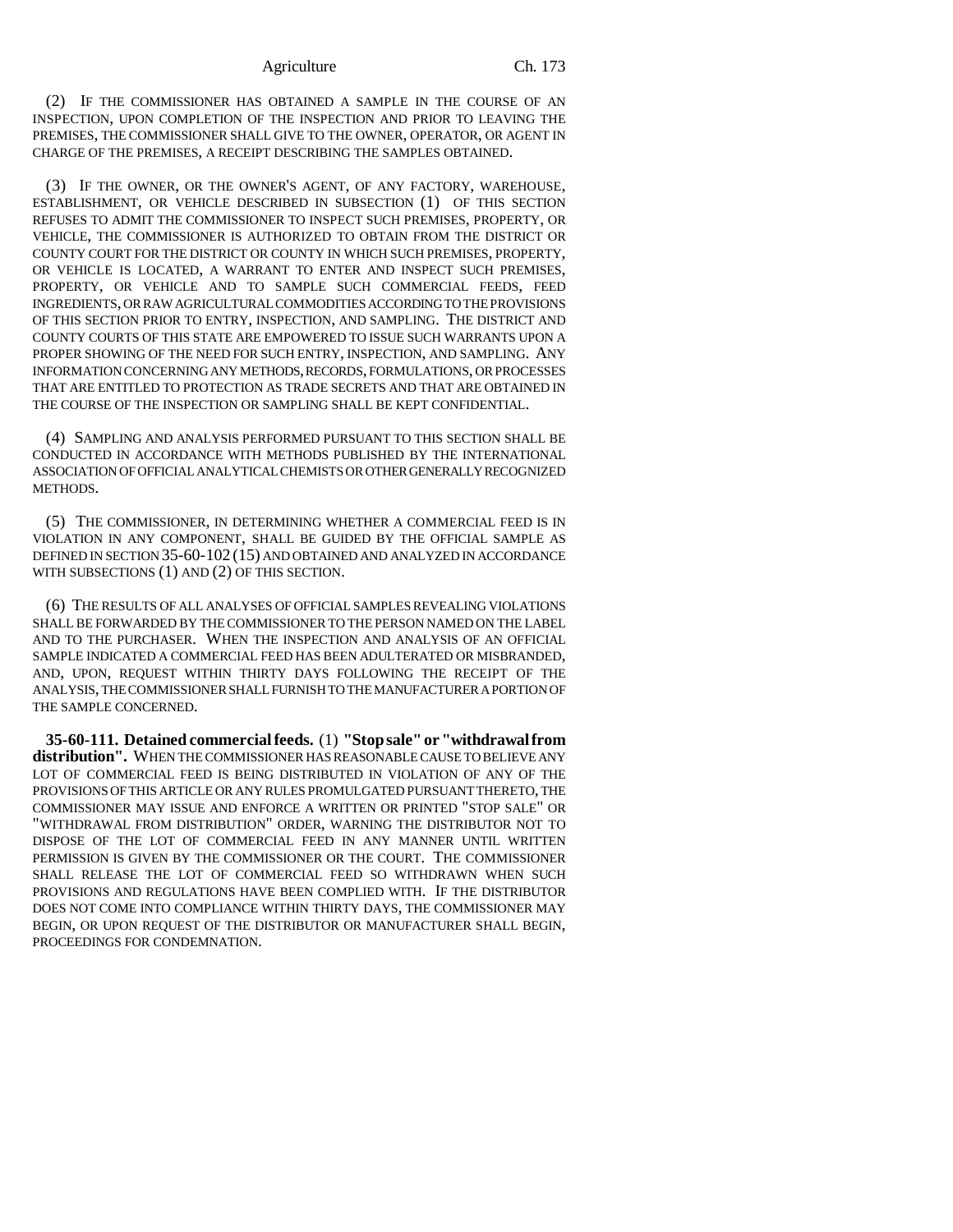(2) **"Condemnation and confiscation".** ANY LOT OF COMMERCIAL FEED NOT IN COMPLIANCE WITH THE PROVISIONS OF THIS ARTICLE OR RULES PROMULGATED PURSUANT THERETO SHALL BE SUBJECT TO SEIZURE ON COMPLAINT OF THE COMMISSIONER TO A COURT OF COMPETENT JURISDICTION IN THE DISTRICT OR COUNTY WHERE THE COMMERCIAL FEED IS LOCATED. IN THE EVENT THE COURT FINDS THE COMMERCIAL FEED TO BE IN NONCOMPLIANCE OF THIS ARTICLE OR RULES PROMULGATED PURSUANT THERETO AND ORDERS THE CONDEMNATION OF SAID COMMERCIAL FEED, IT SHALL BE DISPOSED OF IN ANY MANNER CONSISTENT WITH THE QUALITY OF THE COMMERCIAL FEED AND THE LAWS OF THIS STATE; EXCEPT THAT SUCH DISPOSAL OF THE COMMERCIAL FEED SHALL NOT BE ORDERED BY THE COURT WITHOUT FIRST GIVING THE DISTRIBUTOR OR OTHER CLAIMANT AN OPPORTUNITY TO APPLY TO THE COURT FOR RELEASE OF THE COMMERCIAL FEED OR FOR PERMISSION TO PROCESS OR RE-LABEL THE COMMERCIAL FEED TO BRING IT INTO COMPLIANCE WITH THIS ARTICLE OR RULES PROMULGATED PURSUANT THERETO.

**35-60-112. Penalties.** (1) ANY PERSON VIOLATING ANY OF THE PROVISIONS OF THIS ARTICLE OR WHO IMPEDES, HINDERS, OR OTHERWISE PREVENTS, OR ATTEMPTS TO PREVENT, THE COMMISSIONER OR DULY AUTHORIZED AGENT, IN THE PERFORMANCE OF HIS OR HER DUTY IN CONNECTION WITH THIS ARTICLE, IS GUILTY OF A MISDEMEANOR AND, UPON CONVICTION THEREOF, SHALL BE FINED NOT LESS THAN ONE HUNDRED DOLLARS NOR MORE THAN TWO HUNDRED FIFTY DOLLARS, OR, UPON A SUBSEQUENT CONVICTION, NOT LESS THAN TWO HUNDRED DOLLARS NOR MORE THAN FIVE HUNDRED DOLLARS.

(2) NOTHING IN THIS ARTICLE SHALL BE CONSTRUED TO REQUIRE THE COMMISSIONER OR AGENT TO:

- (a) REPORT FOR PROSECUTION;
- (b) INSTITUTE SEIZURE PROCEEDINGS;

(c) ISSUE A "STOP SALE" OR "WITHDRAWAL FROM DISTRIBUTION" ORDER AS A RESULT OF MINOR VIOLATIONS OF THIS ARTICLE OR RULES PROMULGATED PURSUANT THERETO.

(3) IT SHALL BE THE DUTY OF EACH DISTRICT ATTORNEY TO WHOM ANY VIOLATION IS REPORTED TO CAUSE APPROPRIATE PROCEEDINGS TO BE INSTITUTED AND PROSECUTED IN A COURT OF COMPETENT JURISDICTION WITHOUT DELAY. BEFORE THE COMMISSIONER REPORTS A VIOLATION FOR PROSECUTION, THE COMMISSIONER SHALL ALLOW AN OPPORTUNITY FOR THE DISTRIBUTOR TO PRESENT HIS OR HER VIEW TO THE COMMISSIONER.

(4) THE COMMISSIONER MAY APPLY TO THE COURT FOR, AND THE COURT MAY ISSUE, AN ORDER FOR A TEMPORARY RESTRAINING ORDER OR INJUNCTION RESTRAINING ANY PERSON FROM VIOLATING OR CONTINUING TO VIOLATE ANY OF THE PROVISIONS OF THIS ARTICLE OR ANY RULE PROMULGATED PURSUANT THERETO, NOTWITHSTANDING THE EXISTENCE OF OTHER REMEDIES AT LAW. SUCH TEMPORARY RESTRAINING ORDER OR INJUNCTION SHALL BE ISSUED WITHOUT THE POSTING OF A BOND.

(5) ANY PERSON WHO IS ADVERSELY AFFECTED BY ACTS OF THE COMMISSIONER OR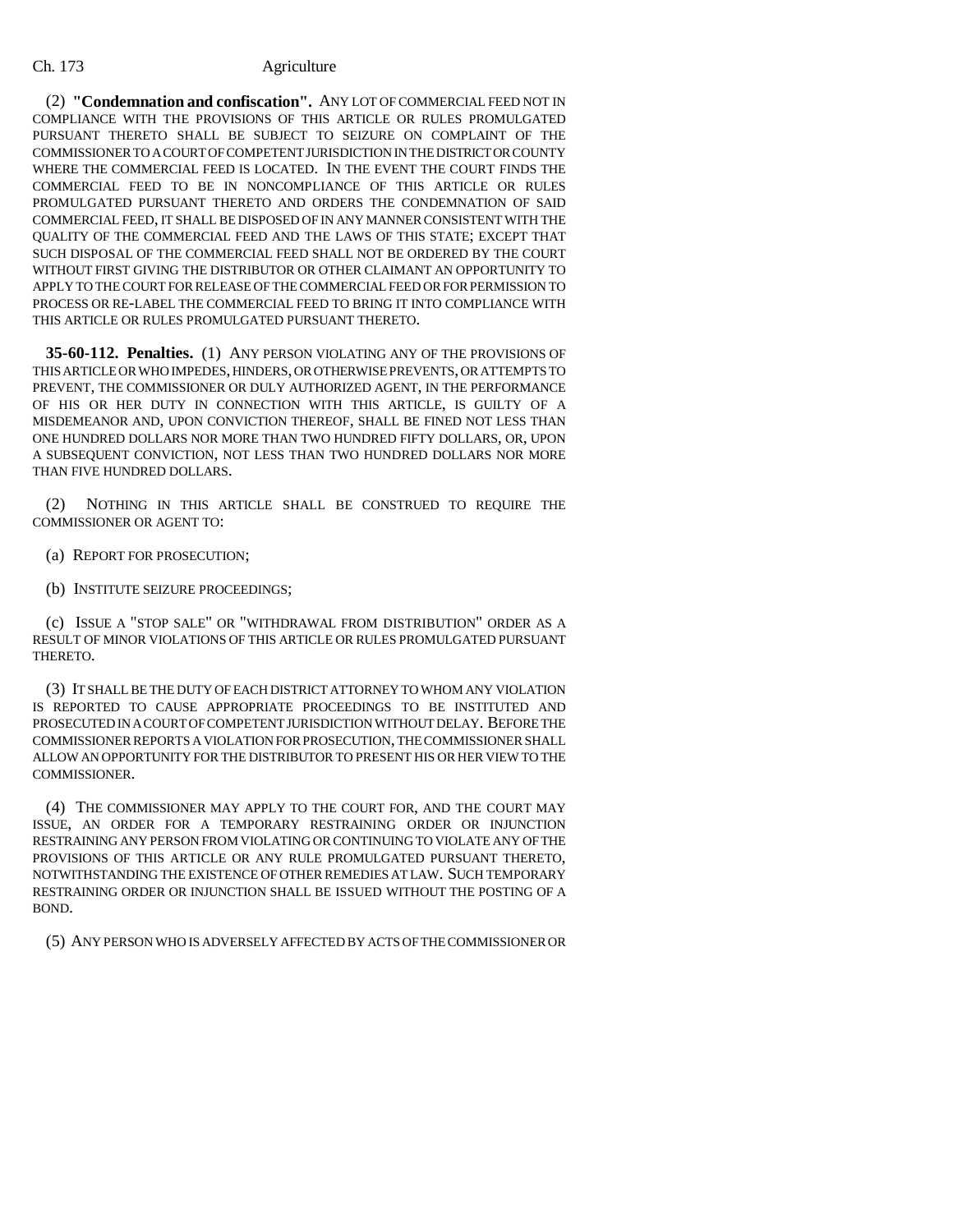RULES PROMULGATED PURSUANT TO THIS ARTICLE MAY APPEAL PURSUANT TO THE PROCEDURES OF ARTICLE 4 OF TITLE 24, C.R.S.

(6) ANY PERSON WHO USES TO HIS OR HER OWN ADVANTAGE, OR REVEALS TO STATE OFFICIALS OTHER THAN THE COMMISSIONER, OR TO THE COURTS WHEN RELEVANT IN ANY JUDICIAL PROCEEDING, ANY INFORMATION ACQUIRED UNDER THE AUTHORITY OF THIS ARTICLE, CONCERNING ANY METHODS, RECORDS, FORMULATIONS, OR PROCESSES THAT ARE TRADE SECRETS AND ENTITLED TO PROTECTION UNDER THE LAW, IS GUILTY OF A MISDEMEANOR AND, UPON CONVICTION, SHALL BE FINED NOT LESS THAN ONE HUNDRED DOLLARS, OR IMPRISONED IN THE COUNTY JAIL FOR NOT LESS THAN THIRTY DAYS, OR BOTH; EXCEPT THAT NOTHING IN THIS SUBSECTION (6) SHALL BE CONSTRUED TO PROHIBIT THE COMMISSIONER FROM EXCHANGING INFORMATION OF A REGULATORY NATURE WITH DULY APPOINTED OFFICIALS OF THE UNITED STATES OR OTHER STATE GOVERNMENTS WHO ARE SIMILARLY PROHIBITED BY LAW FROM REVEALING THIS INFORMATION.

**35-60-113. Civil penalties.** (1) (a) ANY PERSON WHO VIOLATES ANY PROVISION OF THIS ARTICLE OR ANY RULE PROMULGATED PURSUANT THERETO MAY BE SUBJECT TO A CIVIL PENALTY AS DETERMINED BY THE COMMISSIONER. SUCH CIVIL PENALTY IS IN ADDITION TO AND NOT A SUBSTITUTION FOR OTHER PENALTIES OR REMEDIES SET FORTH IN THIS ARTICLE.

(b) BEFORE IMPOSING ANY CIVIL PENALTY, THE COMMISSIONER SHALL CONSIDER THE SEVERITY OF THE VIOLATION, THE AMOUNT OF HARM CAUSED BY SUCH VIOLATION, AND THE PRESENCE OR ABSENCE OF A PATTERN OF SIMILAR VIOLATIONS BY THE DISTRIBUTOR.

(c) THE MAXIMUM CIVIL PENALTY IMPOSED BY THE COMMISSIONER SHALL NOT EXCEED SEVEN HUNDRED FIFTY DOLLARS PER DAY PER VIOLATION.

(2) BEFORE THE COMMISSIONER IMPOSES ANY CIVIL PENALTY, THE PERSON CHARGED SHALL BE PROVIDED WITH A NOTICE OF THE VIOLATION AND AN OPPORTUNITY FOR A HEARING IN ACCORDANCE WITH ARTICLE 4 OF TITLE 24, C.R.S.

(3) IF THE COMMISSIONER IS UNABLE TO COLLECT A CIVIL PENALTY OR IF ANY PERSON FAILS TO PAY ALL OR ANY PORTION OF A CIVIL PENALTY, THE COMMISSIONER MAY RECOVER THE AMOUNT OF THE PENALTY, PLUS COSTS AND ATTORNEY FEES, BY ACTION IN A COURT OF COMPETENT JURISDICTION.

(4) ALL MONEYS COLLECTED PURSUANT TO THIS SECTION SHALL BE TRANSMITTED TO THE STATE TREASURER WHO SHALL CREDIT THE SAME TO THE GENERAL FUND.

**35-60-114. Cooperation with other entities.** THE COMMISSIONER MAY COOPERATE AND ENTER INTO AGREEMENTS WITH GOVERNMENTAL AGENCIES OF THIS STATE, OTHER STATES, AGENCIES OF THE FEDERAL GOVERNMENT, AND PRIVATE ASSOCIATIONS IN ORDER TO CARRY OUT THE PURPOSE AND PROVISIONS OF THIS ARTICLE.

**35-60-115. Publications.** THE COMMISSIONER SHALL PUBLISH AT LEAST ANNUALLY, IN SUCH FORM AS HE OR SHE MAY DEEM PROPER AND IN ACCORDANCE WITH THE PROVISIONS OF SECTION 24-1-136, C.R.S., INFORMATION CONCERNING THE